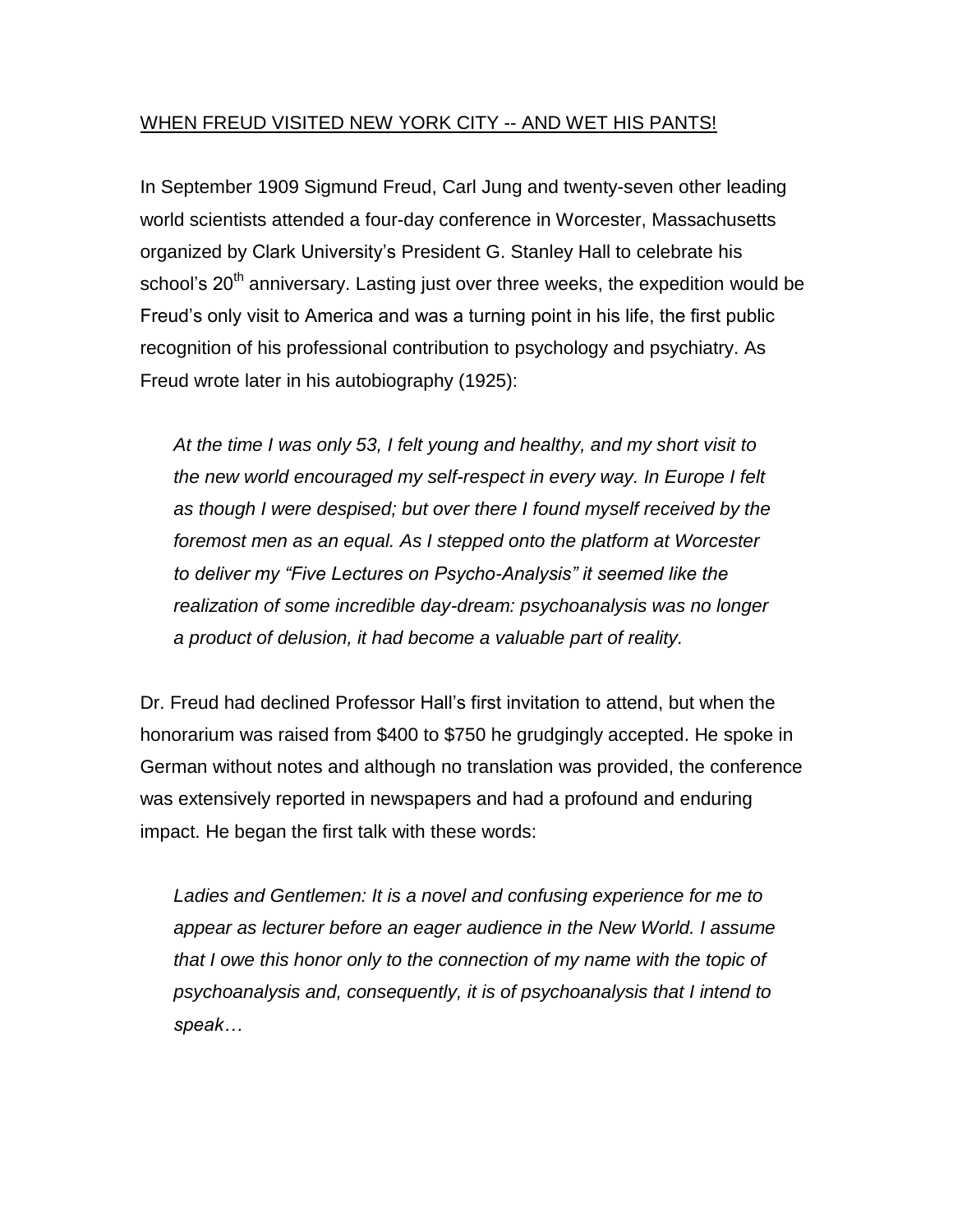American behavioral scientists who attended the conference were entranced. William James, the father of American psychology, came from Harvard just "to see what Freud was like." He heard only one lecture after which the two men took a private walk which James reported to a colleague:

*I hope that Freud and his pupils will push their ideas to their utmost limits, so we may learn what they are. They can't fail to throw light on human nature, but I confess that he made on me personally the impression of a man obsessed with fixed ideas. I can make nothing in my own case with his dream theories and obviously "symbolism" is a most dangerous method.* 

Although much has been written about Freud's interlude in America, what follows here focuses upon seemingly trivial somatic symptoms – both urologic and gastrointestinal -- which may have had deeper significance than pathophysiology. Much of this is derived from Saul Rosenzweig's authoritative book *Freud, Jung and Hall The King-Maker. The Expedition to America* which although not published until 1992, contained previously unavailable primary source material.

# FREUD's AMBIVALENCE ABOUT VISITING AMERICA

As Freud wrote to his Hungarian colleague Sandor Ferenczi, who with C.G. Jung would accompany him on the trans-Atlantic voyage, "we could soon be 'up shit creek' the minute they come upon the sexual underpinnings of our psychology." Indeed, the Swiss-born psychiatrist Adolf Meyer, now working in Worcester Mass, had warned his countryman Jung, "On this side the abhorrence of touching on the sexual problem is almost insurmountable and it will take much tact and patience to put the whole matter into acceptable form." Nevertheless, the opportunity for academic acclaim, including an honorary degree, and the increased honorarium, overcame any reticence on Freud's part and he looked forward to the journey.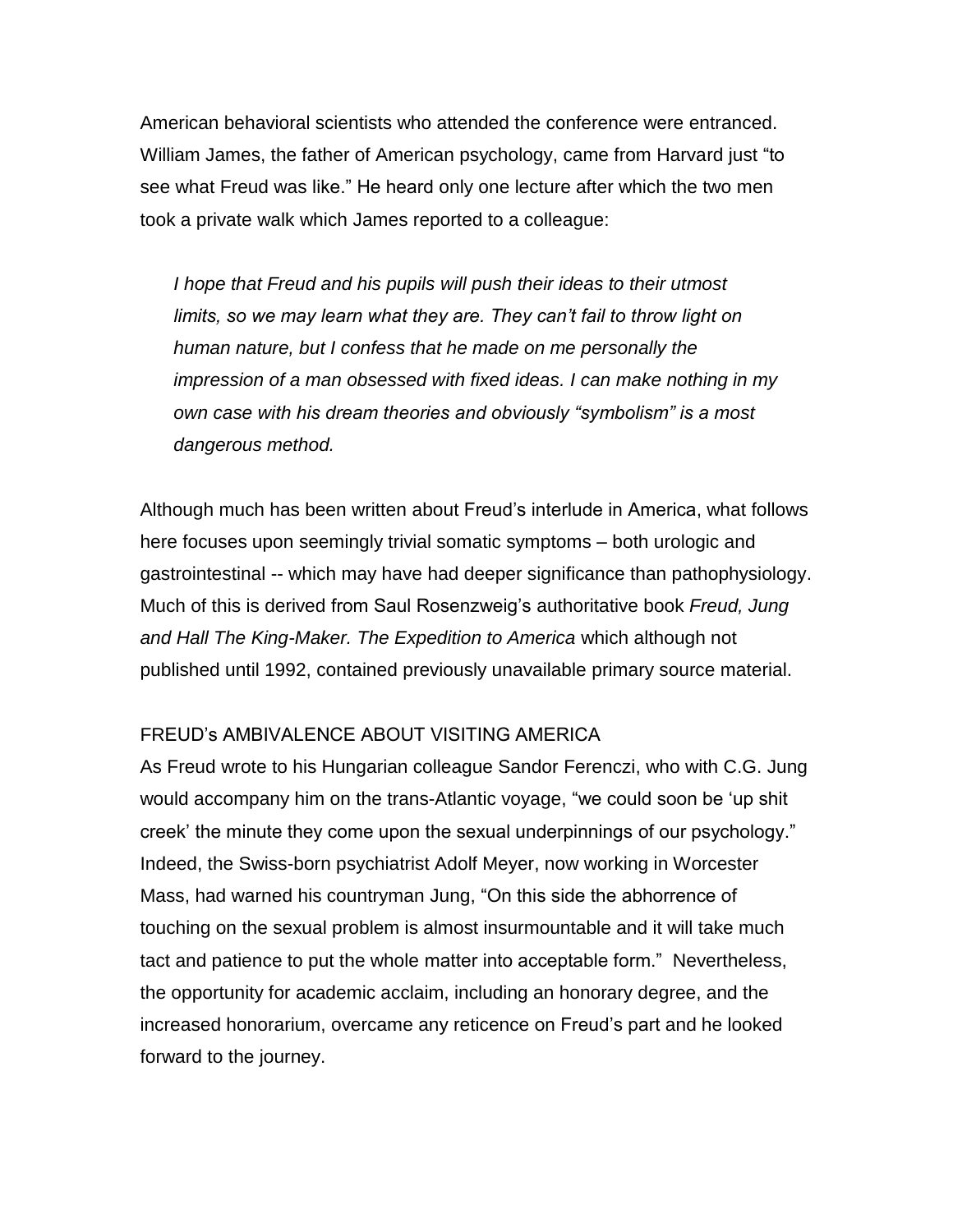#### FREUDIAN FAINTS

Just before boarding the ship in Bremen, the three psychoanalysts stopped for lunch in a popular restaurant and imbibed more wine than was their habit; Jung declared he would mark the occasion by abandoning his long abstinence from alcohol. Perhaps as a result, Jung became unusually talkative and turned the conversation to some mummified "peat bog corpses" which had been discovered recently nearby. He droned on and on until Freud burst out, "What is it with you and corpses?" But Jung persisted and then, right in the midst of the salmon course, Freud suddenly keeled over, fainting into the skeletal remains of his fish. Jung leaped to his feet and carried the limp Freud to a couch; later he joked "Naturally, we will not let Papa pay for us any more." Afterward Freud minimized the event attributing it to fatigue and having drunk too much wine too quickly. However, Jung believed that the attack had deeper meaning: "All this chatter about corpses meant I had death wishes toward him" – indeed, years later, when recalling the incident, Jung insisted that Freud had confessed as much to him.

This was neither the first nor the last time that Freud fainted under stressful circumstances. In 1912 while attending a small meeting of psychoanalysts in a hotel in Munich, also in Jung's presence, as described by Freud's biographer Ernest Jones who was a witness, Freud "suddenly fell on the floor in a dead faint…The sturdy Jung swiftly carried him to a couch in the lounge, where he soon revived. His first words as he was coming to were: 'How sweet it must be to die.'" In fact, both in in 1906 and 1908 and in the very same hotel dining room in Munich, he'd had milder symptoms of weakness and had to leave the table. On the first occasion, Freud was in Munich visiting the ill Wilhelm Fliess, a Berlin physician with whom he had a stormy prior relationship. Concerning the faint in 1912 he explained to Jones, "This town seems to have acquired a strong connection with my relation to this man [Fliess]. There is some unruly homosexual feeling at the root of this matter." Jones suggested that there may have been some transference by Freud from Fliess to Jung, and to this Freud readily agreed: "You are right in supposing that I had transferred to Jung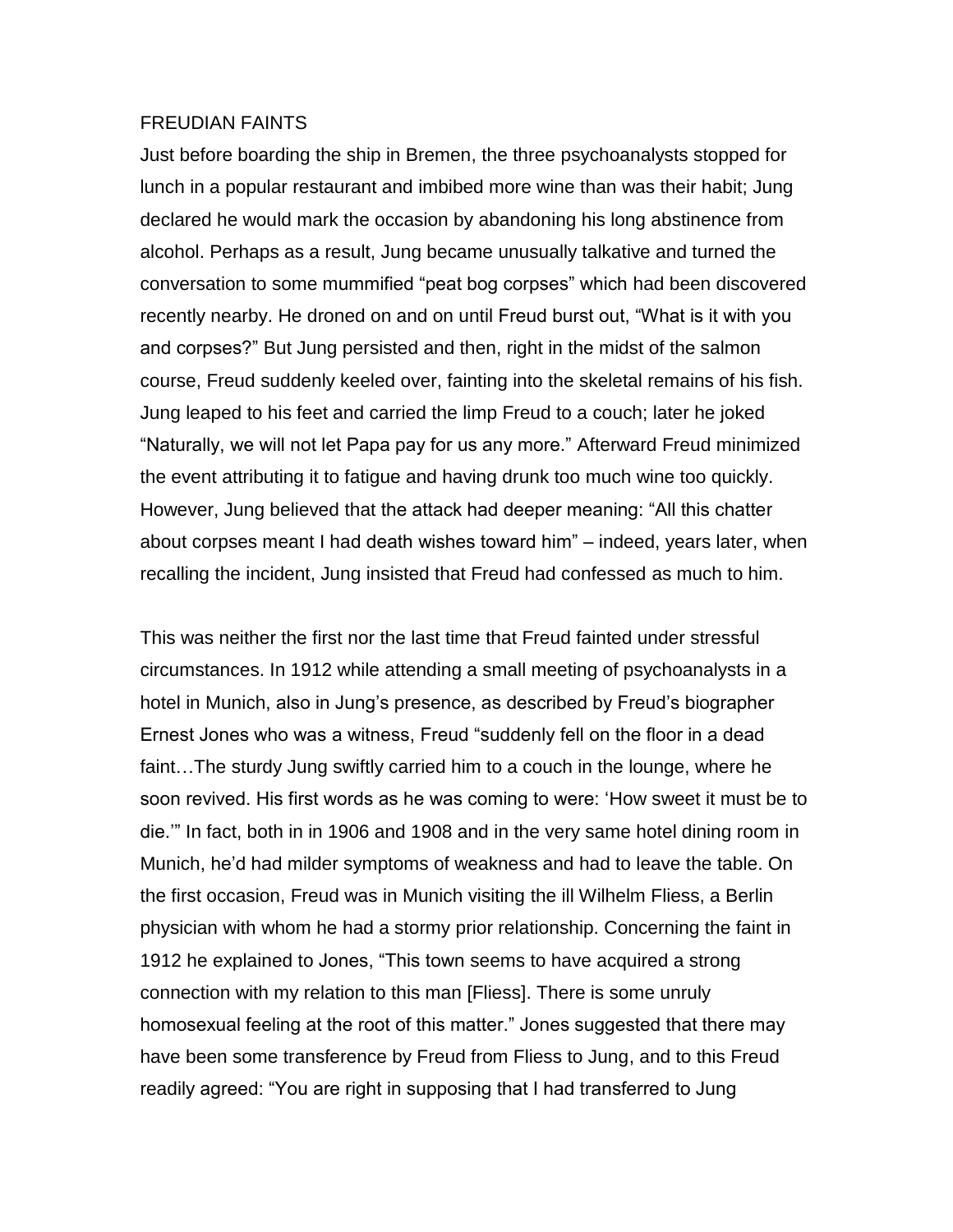homosexual feelings from another part." In Freud's view, to have within oneself a homosexual capacity meant simply to be human, but whatever the complicated psychodynamics, it seems evident that Freud's faints were of more than incidental importance and that the event in Bremen just before the ocean voyage to America foretold further psychic trauma and possibly related physical symptoms soon to come.

# SIX DAYS IN NEW YORK CITY

During the rough eight day Atlantic crossing the trio amused themselves by analyzing each other's dreams, and took turns being seasick. When they arrived in Hoboken on August 29, the weary travellers were met on the dock by Abraham A. Brill who would serve as their guide in New York City. Brill had come from Austria at age 15 in 1889, received his medical degree from Columbia in 1904, then studied in Europe for several years before returning to New York in 1908. In Europe he'd met both Jung and Freud and now was working on the first English translation of Freud's work.

As Freud wrote home, "He [Brill] immediately led us into the subway, the railroad under the level ground, then to the electric car, then by foot through an endless route to the hotel [the Hotel Manhattan] to which we had already sent our luggage." Freud's first impressions were mixed. The "skyscrapers" along Broadway were impressive but "not beautiful": It is really very expensive here and some of the necessary comforts for us would be quite lacking. But if one becomes oriented, one could get along." Writing again the next day: "Gradually one gets used to this city. In a week one could get settled." The visiting party spent six days sightseeing. They visited Coney Island and the Metropolitan Museum, ate in Chinatown and Freud attended his first movie. But the rich food and American custom of drinking ice water played havoc with their bowels and the three colleagues took turns fasting as a preventative.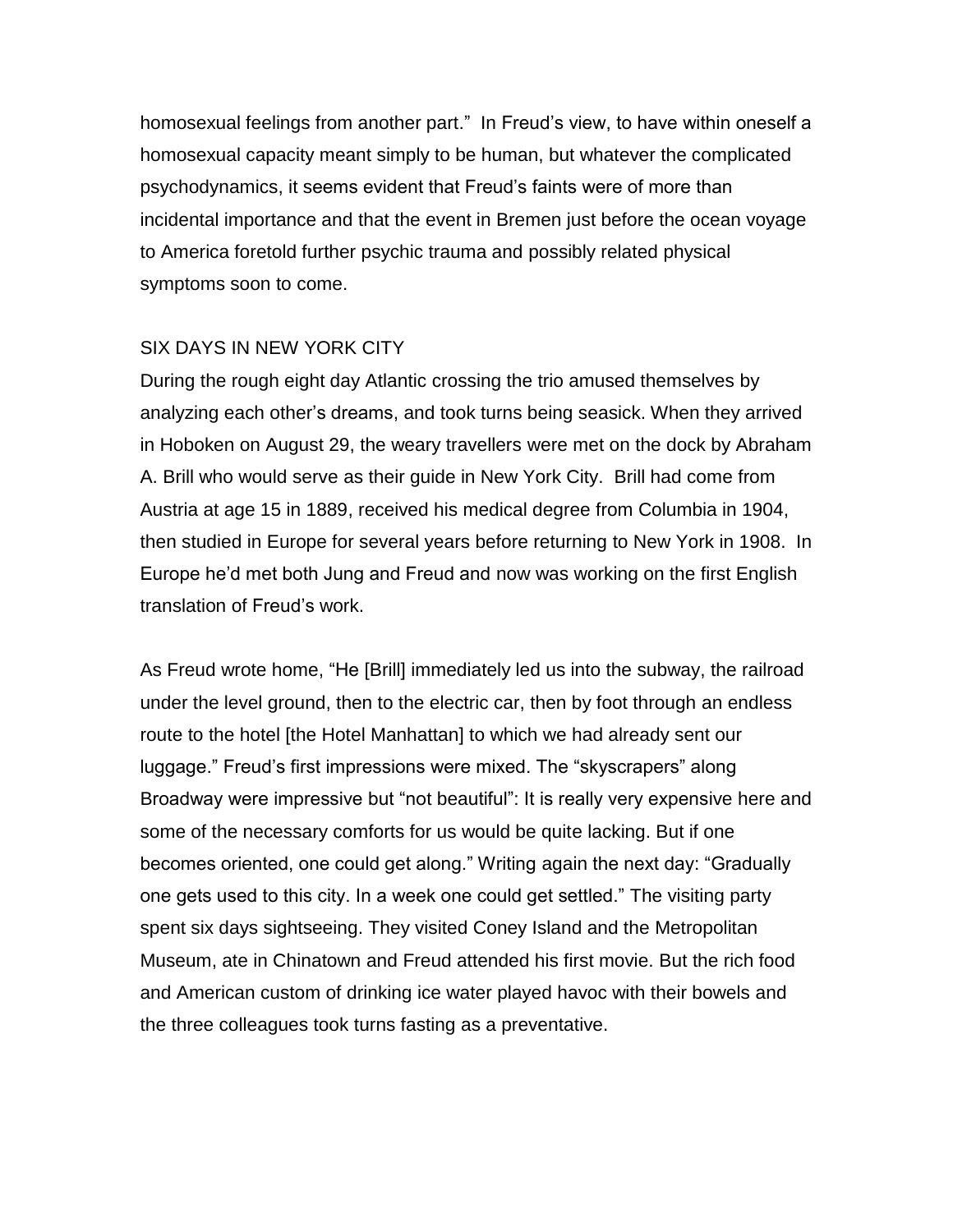On their first day in the city, Freud and Jung took a long walk in Central Park. Freud was impressed with the ethnic diversity, noting that "signs are posted which besides being in English, are in German, Italian and Yiddish with Hebrew lettering. The park swarms with Jewish children, large and small." He also remarked on the gardens and squirrels but made no mention of the content of their talk. On the other hand, Jung writing to his wife was more specific:

*Freud and I spent several hours walking in Central Park and talked at length about the sociological (Jewish) problem of psychoanalysis. He is as clever as ever and was extremely touchy; he does not like other sorts of ideas to come up, and, I might add, he is usually right. He certainly has the most comprehensive and rigorous biological point of view one could imagine nowadays. We spoke a good deal about Jews and Aryans, and one of my dreams clearly pointed up the difference* 

Freud believed that all humans share the same biology so that the same psychological principles apply to any ethnic or racial group while Jung held that the Jewish and Aryan unconscious differ. Freud was more inclined to rational explanations and a major point of conflict was his insistence on the centrality of sexuality as a universal experience while Jung was becoming more inclined to mystical or religious explanations for behavior. No doubt any disagreement on fundamental points must have been particularly disturbing since Freud saw his young colleague as his chosen successor – a Christian crown prince, twenty years younger, handsome, virile, outgoing, Aryan appearing. He was the perfect antidote to anti-Semitic prejudice which disparaged psychoanalysis as "Jewish Science." Moreover, the timing was terrible. In a few days Freud would be explaining his theories to a skeptical audience of the world's great scientists. Any disagreement at this time would be a bad sign. As it turned out, their falling-out in Central Park foreshadowed the estrangement that would occur some four years later. By 1914 the two had quarreled so bitterly that they would never see each other again, although both regretted the schism.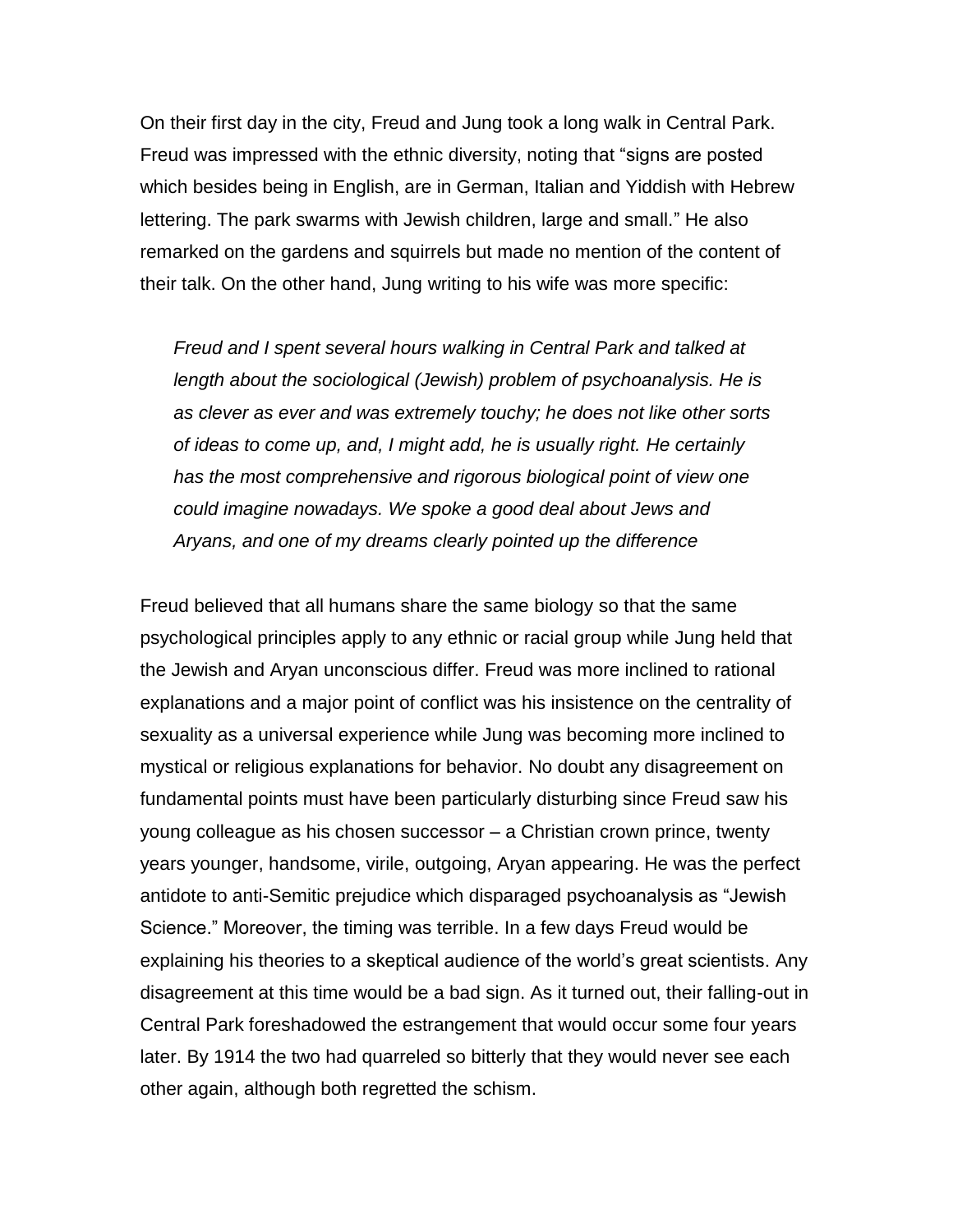### AN INCIDENT ON RIVERSIDE DRIVE

On July 6, 1951 Saul Rosenzweig conducted a lengthy interview with C.G. Jung and noted that although it was four decades after the expedition to America, Jung seemed eager to describe an incident which occurred during their fourth day in New York City. As Rosenzweig recalled the conversation:

*There was a visit arranged by Dr. Brill to the Columbia Psychiatric Clinic where Brill had studied and was now a clinical assistant. While looking at the Palisades Freud suffered a personal mishap. He accidentally urinated in his trousers and Jung helped him out of this embarrassment.*

So long after the event, Jung's memory may have been faulty, however, Freud's grandson, also writing many years later, provided more detail which was based on family legend: "Having urgency and with no toilet in sight, Freud asked Jung to stand next to him and then urinated down his pants leg." Freud's own notes from that day provided no further information and Jones discretely mentioned only that Freud had explained his embarrassing "prostatic discomfort" as being exacerbated by the host country's lack of public urinals: "They escort you along miles of corridors and ultimately you are taken to the very basement where a marble palace awaits you, only just in time." (Jones, 1955, vol. 2, p. 60) This time, not on time.

The exact location of the enuretic mishap is unclear except that it occurred on "a narrow path" near Riverside Drive ("a broad promenade") from where the Palisades was visible across the Hudson. It could have been as far uptown as 168<sup>th</sup> Street (Washington Heights) near Columbia's Psychiatric Clinic where A.A. Brill was working, or it might have been closer to the University's main campus on Morningside Heights as suggested by a letter written by Jung: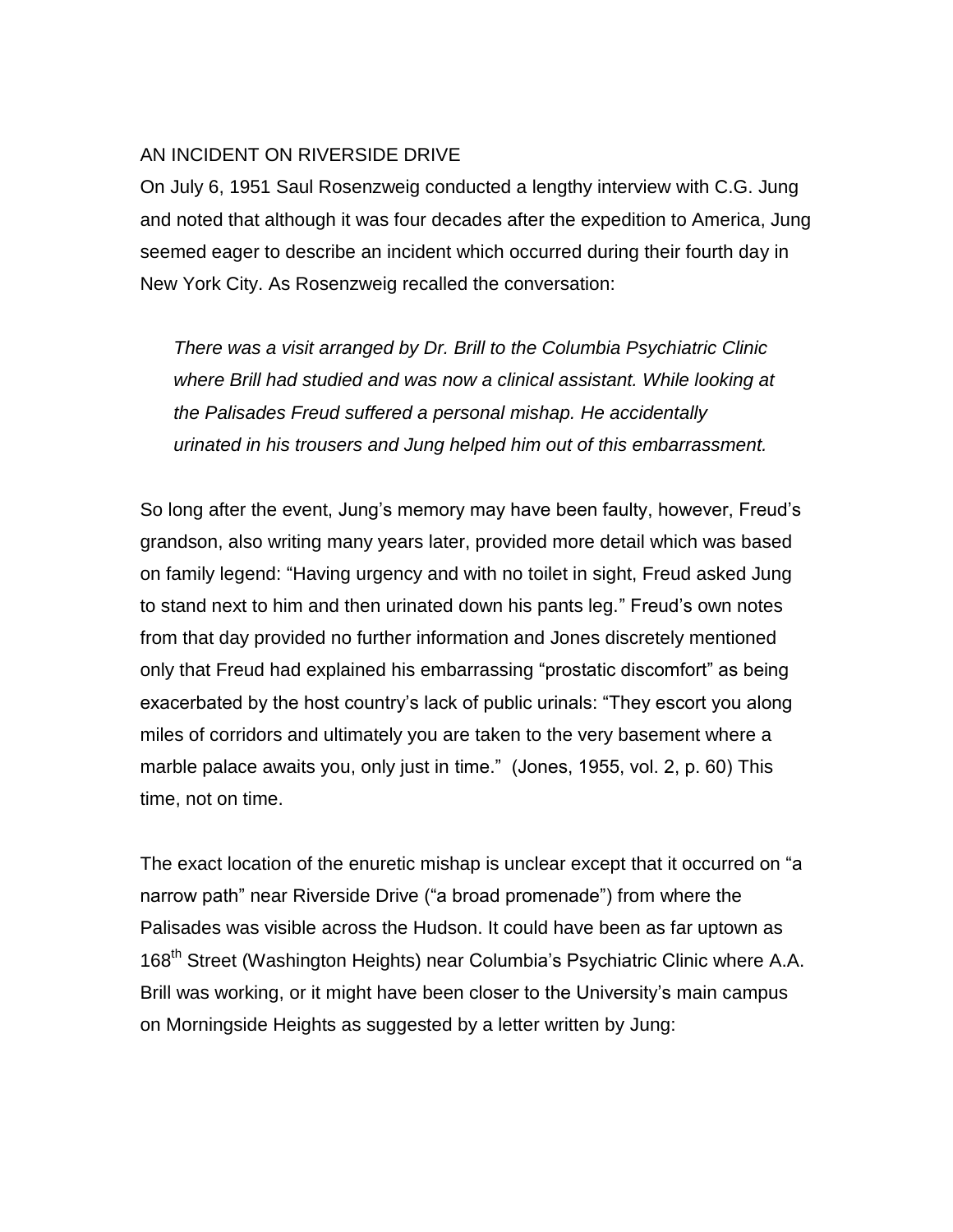*Yesterday we saw Columbia University with its magnificent library. Everything is very beautiful and impressive. From nearby Riverside Dive one sees the Palisades on the other side of the West River [Hudson]. These are very far away and quite outside the city limits. New York is simply enormous.*

Historian George Prochnik described the incident this way:

*Freud was anxious and probably spent by the action of the past several days. Here he was bordered by the most primitive landscape of his trip to date, next to the man who wanted to kill him – whom Freud wanted to kill. They were walking along the edge of the cliff. And then there was that unruly bit of homosexuality cropping up and crossing all wires. With Jung pushing hard for Freud to expose himself, something irresistible began creeping into the scenario – irresistible and unbearable. Abruptly, Freud began urinating, releasing uncontrollably into his pants, an event which exactly like the fainting fit in Bremen, put Freud in an infantile dependent state relative to Jung.* 

Medical records left by Freud's personal physician neither confirmed or denied a prostate condition, but urinary frequency was a continuing complaint. In a letter to Sandor Ferenczi (April 20, 1919) declining an invitation to visit, he wrote "I am not up to the trouble of a present-day journey with my prostate, which requires free access to the bathroom every hour, as I would get into most embarrassing situations, as I did for the first time ten years ago in America." Again in 1938, nearly three decades afterward, the event was still on his mind when in a letter Freud attributed his bladder dysfunction in New York to "the first signs of prostatic hypertrophy."

Although the cause for Freud's chronic bladder symptoms remains obscure, urine frequency persisting for a decade or more absent some organic explanation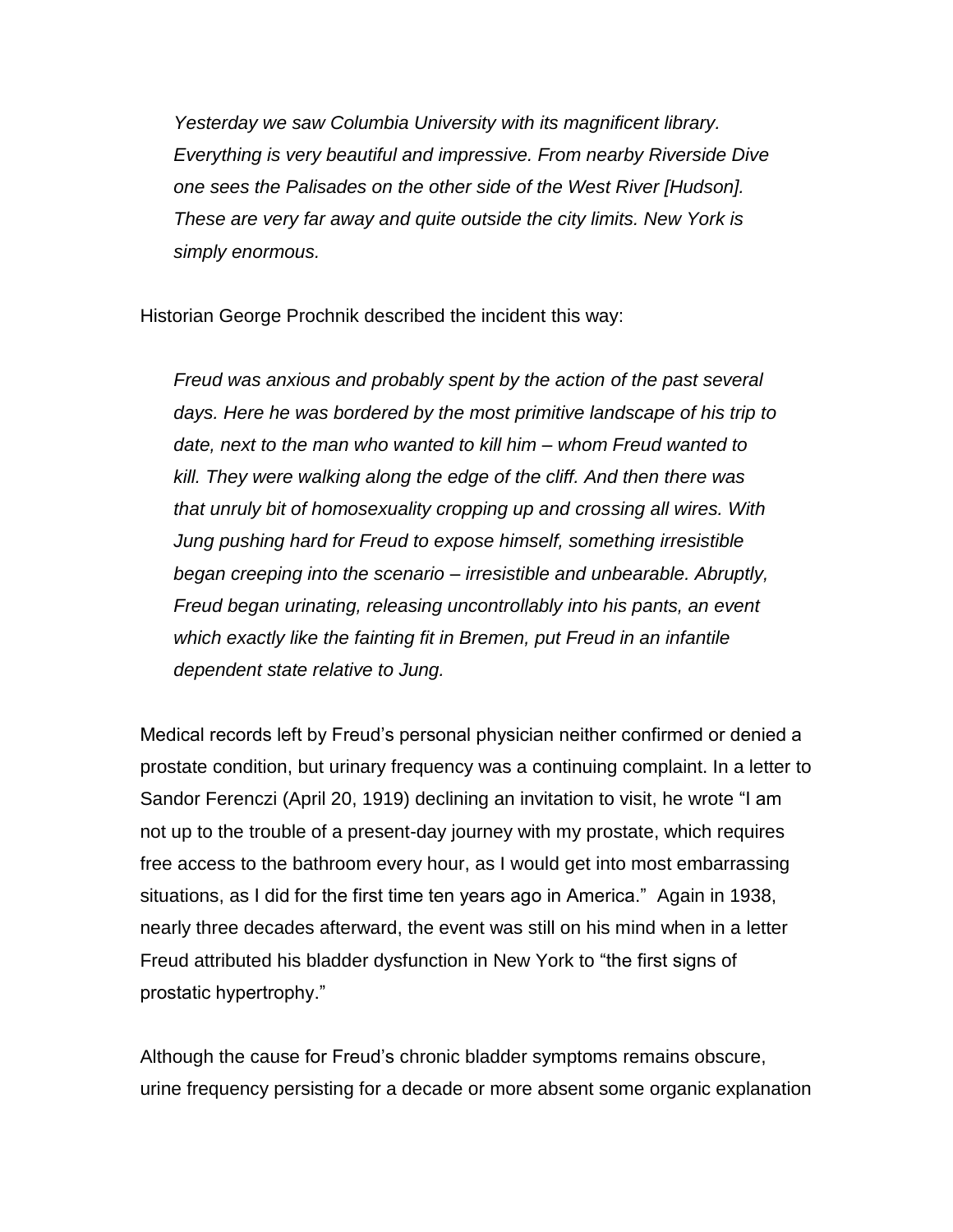is unusual. Explanation for the symptoms of chronic prostatitis remains daunting to this day and recent urologic literature suggests that physical symptoms frequently may be associated with a range of psychological symptoms. (Wennjinger, K. et al. *J. Urology* 155: 965-968, 1996.) More likely than some form of prostate trouble, Freud's condition probably was due to what currently is called "urge incontinence" in which bladder instability is related to spasm or dysfunction of the detrusor muscle which controls bladder contraction. Among many possible causes of urge incontinence, research has shown that nicotine can directly effect bladder function, and sufferers usually are advised to avoid smoking. Therefore, it seems plausible, even likely, that Freud's famous addiction to cigars may have contributed to his overactive bladder. (Wyman, JF et al. *Int J Clin Pract* 2009: 63 (8): 1177- 1191)

Whereas Freud attributed his accident while viewing the Palisades to "prostatitis," in Jung's opinion the event had psychological import, not merely as a result of the physical condition but as its cause. Jung told Rosenzweig that Freud feared that similar accidents might occur during the time of his lectures at Clark University and Jung, suspecting a deeper meaning, offered to help overcome this fear if his friend would consent to some analytic intervention. Freud initially agreed and began "the treatment" and this is how Rosenzweig recalled Jung's description to him:

*In due course Freud produced a dream the interpretation of which appeared to require some intimate personal associations. When Jung asked for these details, Freud paused, thought carefully, and then declined, declaring that he could not "risk his authority" by such disclosures. So concluded Jung, "I lost, and this incident started the break between us." Jung already had told Freud that the enuretic symptom concealed a conflict about an inordinate degree of ambition that was expressed regressively by an impulse to urinate – and thus*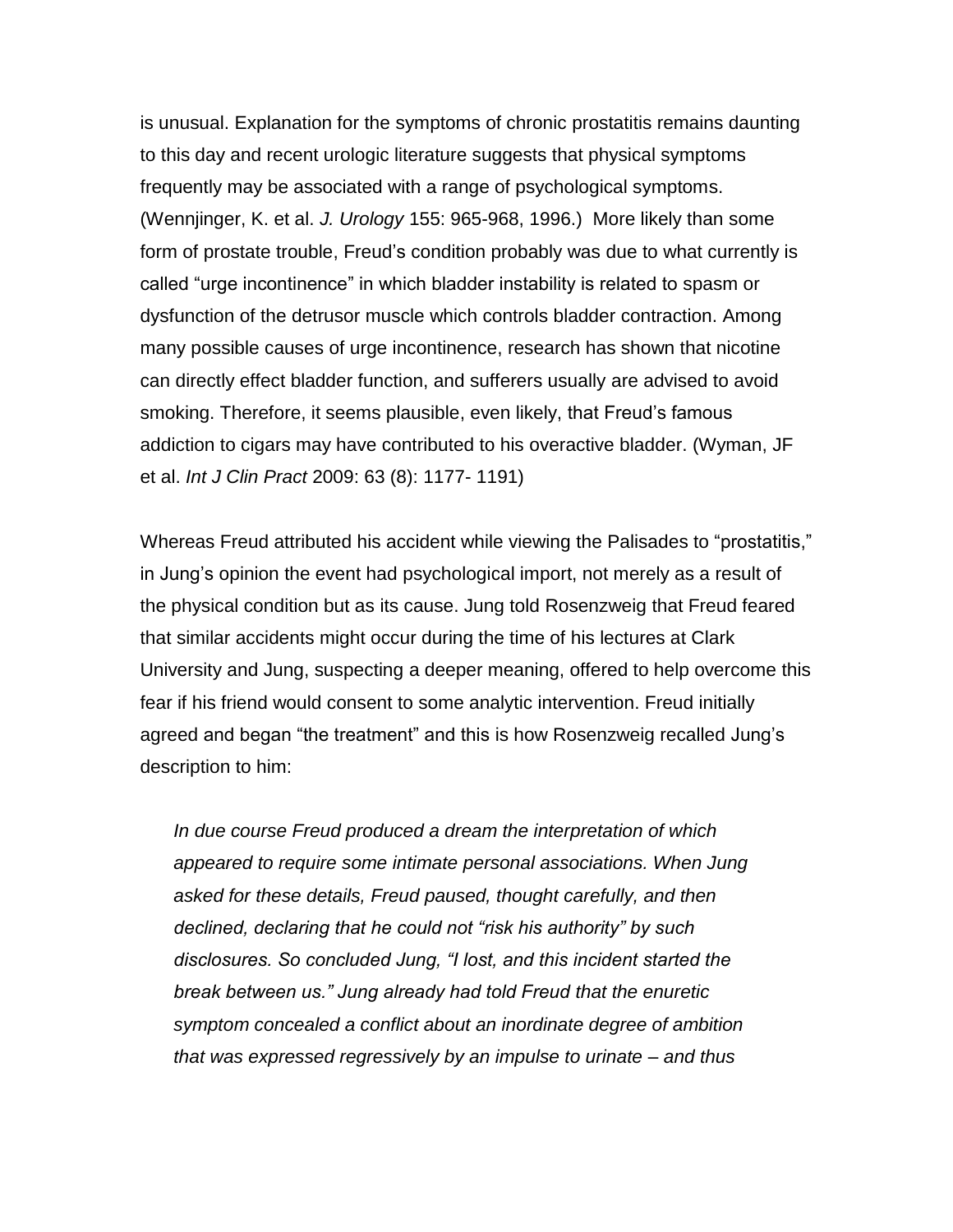*attract attention to himself at all costs – despite the adult need for continence.* 

There was sound basis for Jung's analysis; indeed one of Freud's central tenets was that physical complaints may have a psychological basis and that urination, in particular, may have a psychic dimension. In his *Interpretation of Dreams* (1899) Freud recalled that when he was about seven or eight, he twice urinated in his parent's bedroom in their presence, and that his father berated him, stating that he would never amount to anything. In Freud's words:

*It must have been a terrible blow to my ambition for allusions to this scene keep constantly recurring in my dreams and are regularly linked with enumeration of my becoming something after all.'"* 

Jung suggested that Freud considered the opportunity to lecture at Clark to be a fulfillment of unconscious fantasies about greatness. Freud disagreed, maintaining that he was the least ambitious of all psychoanalysts. Jung insisted that this denial contributed to the enuresis. In his autobiography, published in 1963, Jung reiterated that when Freud refused to reveal further details of his dreams lest he risk losing authority over his disciple, "That sentence burned itself into my memory; and in it the end of our relationship was already foreshadowed. Freud was placing personal authority above truth."

## PUTNAM CAMP AND AFTERWARD

After the Clark conference Freud and Jung visited Niagara Falls and then accepted the invitation of Boston neurologist James Jackson Putnam to spend a five-day sojourn at his rustic family retreat in the Adirondacks. Freud later recalled, "Of all the things that I have experienced in America, this is by far the most amazing." For his part, Putnam would become instrumental in legitimating psychoanalysis in this country. At Putnam Camp starchy meals were served four times a day and Freud was convinced that the rich food had aggravated his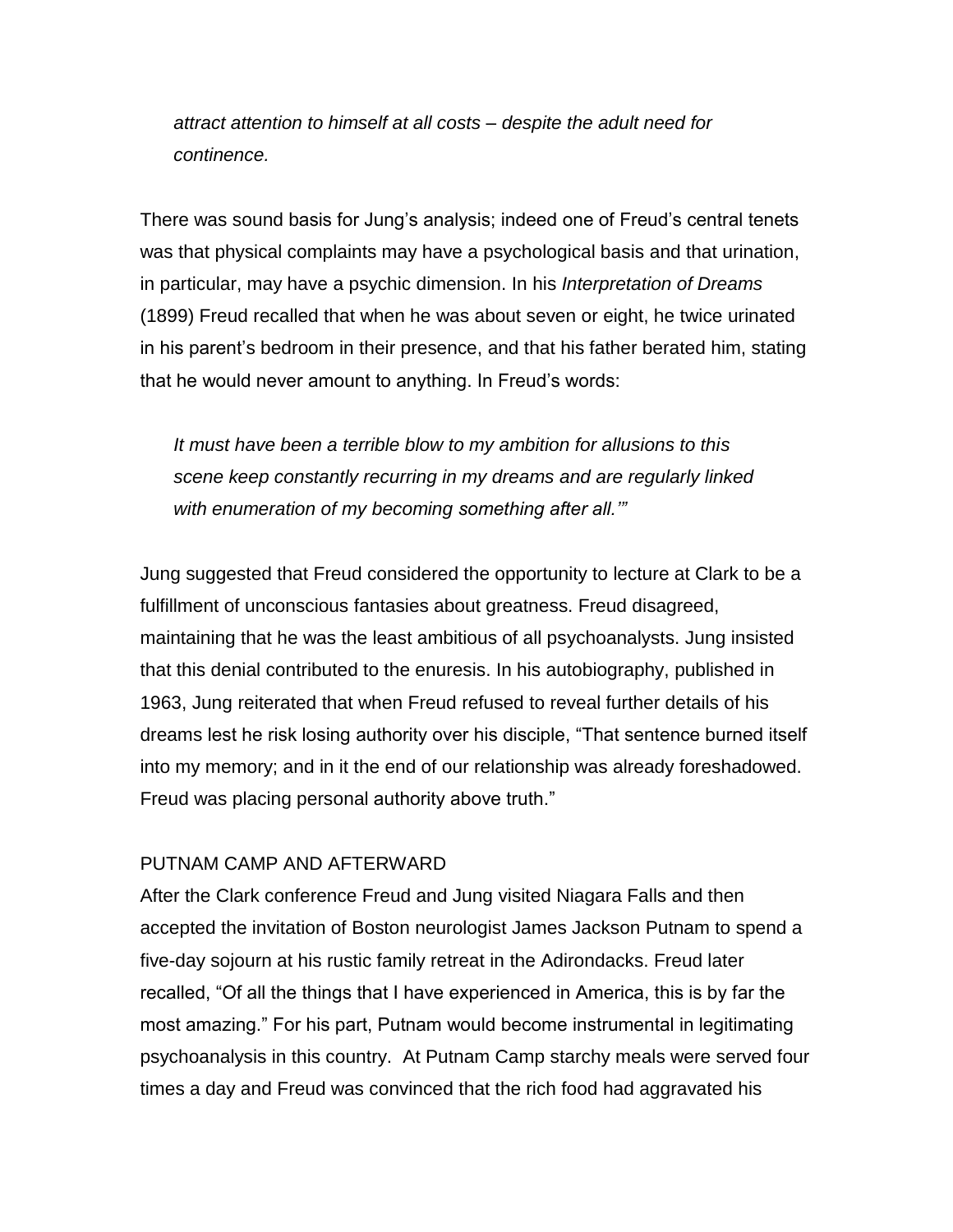chronically "rebellious stomach," other times described by him as "indigestion," "a stomach catarrh" or "a mild case of appendicitis."

After two final days in New York City, the trio of analysts set sail again and after arriving back in Bremen, Freud wrote to his sister: "I am very glad I am away from it and even more that I don't have to live there…Nor can I claim that I am returning greatly refreshed and rested, but it was extremely interesting and probably highly significant for our cause. All in all one can call it a great success." But in letters to Ernest Jones, he wrote: "America is a mistake, a gigantic mistake, it is true, but none the less a mistake" and "America has cost me a great deal." Jones consoled, "It is too bad that America should deal you a mean blow through its cooking," but he privately observed that Freud's anti-Americanism had nothing to do with America per se [ nor, presumably, with its cuisine.

Dr. Freud spent three weeks in Karlsbad for spa treatments designed to cure "my colitis earned in America" and this time wrote to Jones, "My fatigue vanished altogether with my stomach catarrh which I brought home with me. The memory of the trip comes more and more wonderful." Nevertheless, for the rest of his life he persisted in referring to his "American colitis" and expressed antipathy about America. He disliked not being understood when he spoke in German, resented the lack of Old World manners and disapproved of the prudery of most Americans. After World War I, he wrote "Is it not sad that we are materially dependent on these savages, who are not a better class of human beings?" They couldn't even speak clearly: "This race is destined to extinction."

## A GENITOURINARY FOOTNOTE

On November 17, 1923 the 67 year old Freud had a bilateral vasectomy performed by Professor Kun, an associate of the controversial Viennese endocrinologist Eugen Steinach (see Chapter 4). Steinach, who popularized several radical sex change operations in monkeys, claimed that ligating the vas deferens rejuvenated vigor, sexual potency and wellness. The procedure